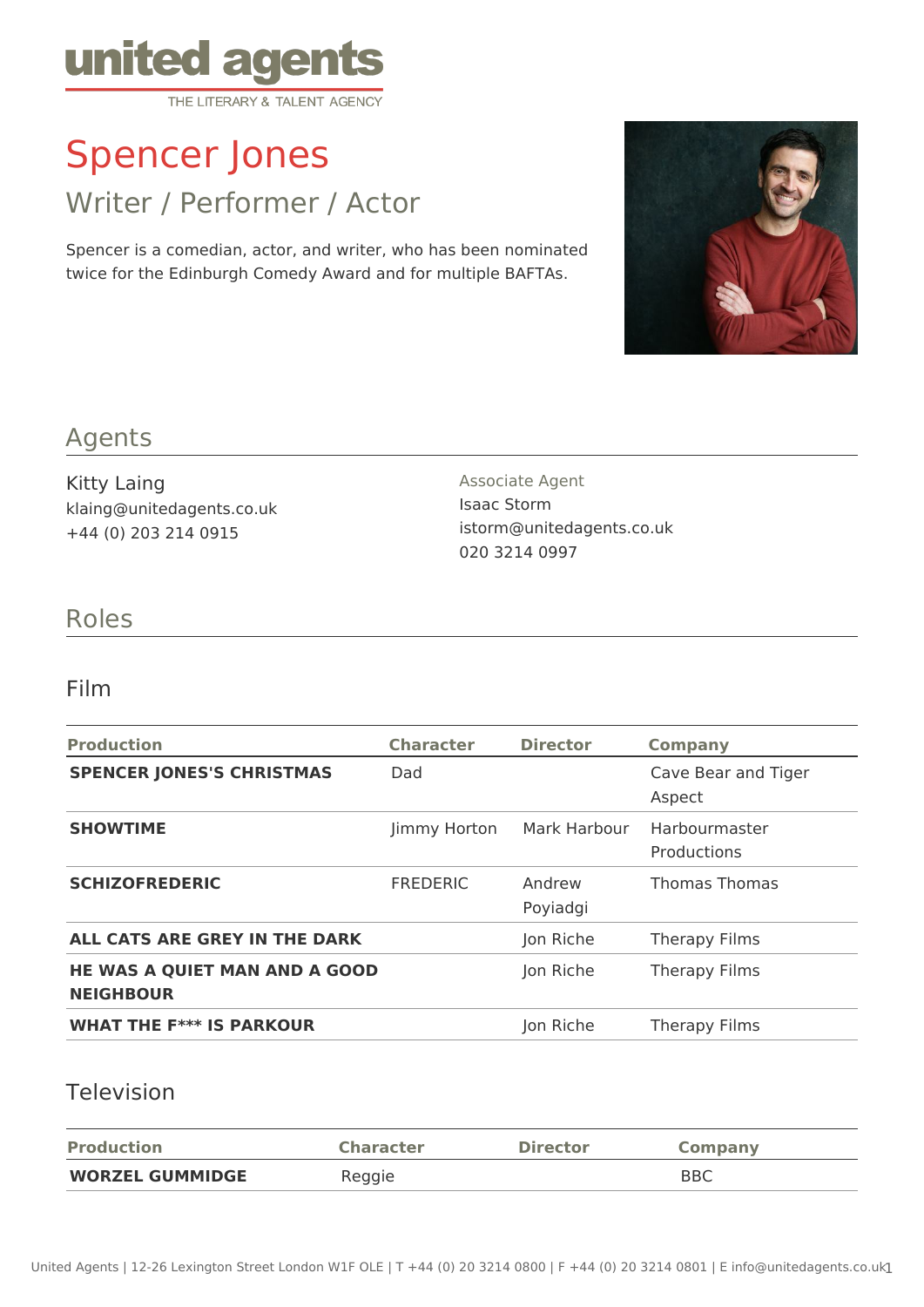| <b>Production</b>                                | <b>Character</b>              | <b>Director</b>   | <b>Company</b>                     |
|--------------------------------------------------|-------------------------------|-------------------|------------------------------------|
| <b>HARRY HILL'S CLUB NITE</b>                    | Self                          |                   | Channel 4                          |
| <b>LIVE AT THE APOLLO</b>                        | Self                          |                   | <b>BBC</b>                         |
| <b>8 OUT OF 10 CATS DOES</b><br><b>COUNTDOWN</b> | Self                          |                   | Zeppotron                          |
| THE MIND OF HERBERT<br><b>CLUNDERDUNK</b>        | Herbert Clunkerdunk Jon Riche |                   | <b>Tiger Aspect</b><br>Productions |
| <b>MR WINNER</b>                                 | Leslie Winner                 | <b>Ben Palmer</b> | <b>BBC</b>                         |
| <b>UPSTART CROW S3</b>                           | William Kempe                 | <b>Ben Elton</b>  | <b>BBC</b>                         |
| THE JONAH MAN                                    | Jonah                         |                   | Cave Bear/Sky                      |
| <b>DRUNK HISTORY (Series 3)</b>                  |                               |                   | <b>Tiger Aspect</b>                |
| <b>BLOODY TRACY</b>                              | Royston                       | Al Campbell       | Guilty Party/Sky                   |
| <b>COMEDY PLAYHOUSE</b>                          | Leslie Winner/Friar<br>Tuck   |                   | <b>BBC</b>                         |
| <b>THE AGENCY</b>                                | Stuart                        | Tom McKay         | <b>BBC</b>                         |
| <b>UPSTART CROW (Series 2)</b>                   | William Kempe                 |                   | <b>BBC</b>                         |
| <b>STILL OPEN ALL HOURS</b>                      | Kevin                         | Dewi Humphreys    | <b>BBC</b>                         |
| <b>UNCLE</b>                                     | Pete                          | Oliver Refson     | <b>Baby Cow/BBC</b>                |
| <b>UPSTART CROW</b>                              | William Kempe                 | <b>Ben Elton</b>  | <b>BBC</b>                         |
| <b>FUNNY VALENTINE</b>                           | Spencer                       | Sara Pascoe       | Merman Films/BBC                   |
| <b>COUNT ARTHUR STRONG</b>                       | Young Man                     | Graham Linehan    | <b>BBC</b>                         |
| <b>FAMILY TREE</b>                               | Personnel Officer             | Christopher Guest | Universal Media<br><b>Studios</b>  |
| <b>HOLLYOAKS LATER</b>                           | Nice Guy Dave                 | Alex Kalymnios    | Lime Pictures                      |
| <b>SKINS</b>                                     | Doctor Proctor                | <b>Ben Caron</b>  | <b>Company Pictures</b>            |
| <b>BIG BABIES</b>                                | Brooks - Series Lead          | Jon Riche         | <b>CBBC</b>                        |
| <b>Olivia Lee's Naughty Bit</b>                  | Various - Series<br>Regular   | Chris Faith       | <b>Tiger Aspect</b>                |
| <b>PULLING</b>                                   | Dolphin Guy                   | Tristram Shapeero | <b>SIL</b>                         |
| <b>THE RING</b>                                  | Genire                        | Rob MacGillivray  | Nickleodeon                        |

# Stage

| <b>Production</b>                             | <b>Character</b> | <b>Director</b> | <b>Company</b>                |
|-----------------------------------------------|------------------|-----------------|-------------------------------|
| <b>SPENCER JONES IS THE</b><br><b>HERBERT</b> |                  |                 | The Hive - Edinburgh Festival |
| <b>HERBERT IN PROPER JOB</b>                  |                  |                 | Edinburgh Fringe 2016         |
| <b>HERBERT IN EGGY BAGEL</b>                  |                  |                 | Edinburgh Fringe 2016         |